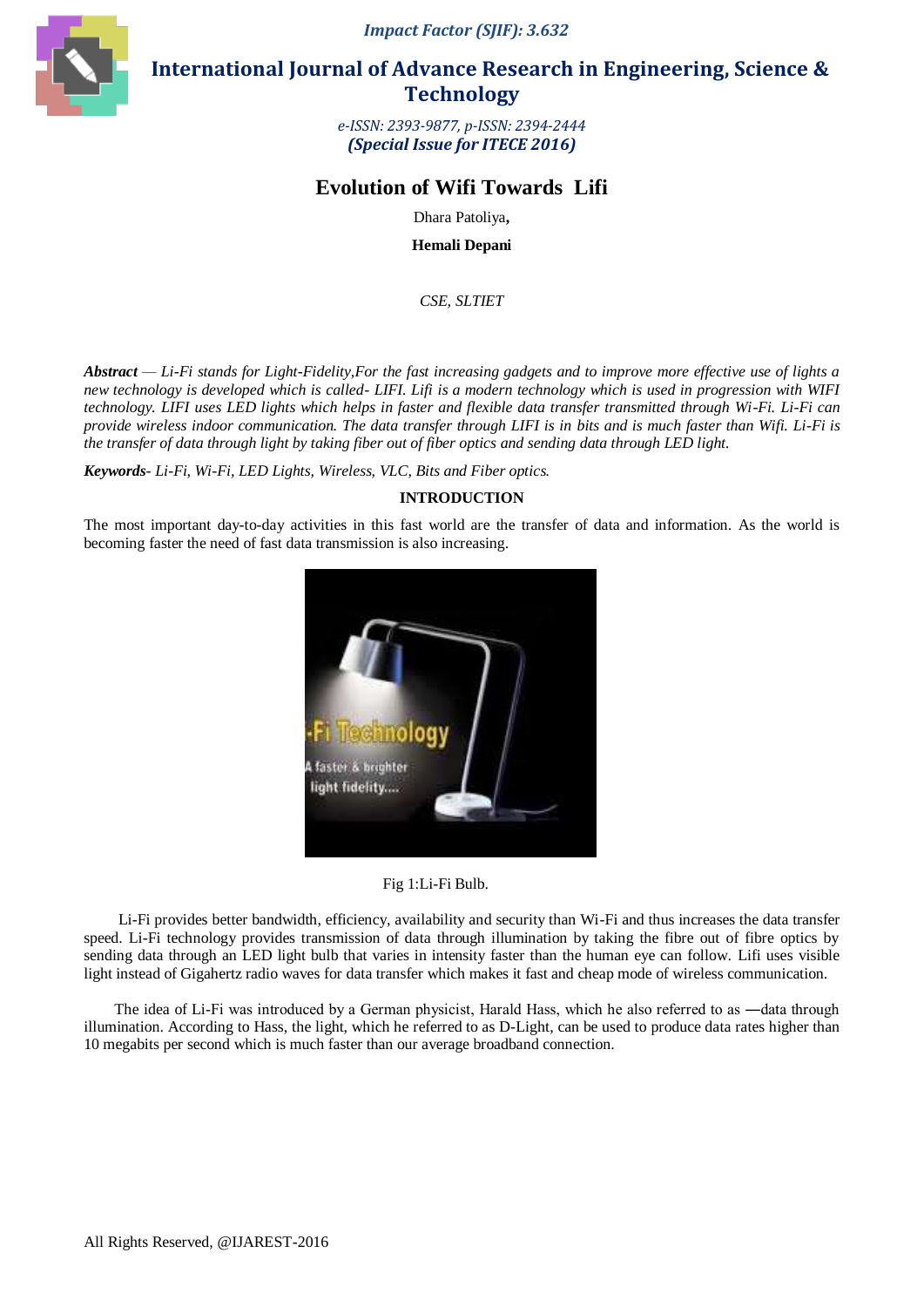*International Journal of Advance Research in Engineering, Science & Technology (IJAREST) (Special Issue for ITECE 2016), e-ISSN:* 2393-9877*, print-ISSN:* 2394-2444

#### **I. WORKING OF LI-FI**



Fig 2:Block Diagram of Li-Fi system.

 A new era of large brightness light-emitting diodes forms the core part of lifi technology. The logic is so simple as follows-If the LED light is on, a digital 1 is transmitted. If the LED light is off, a digital 0 is transmitted. These large brightness LEDs lights can be switched on and off very quickly which gives us a very nice chance for transmitting data through light.

 The working of Li-Fi is very easy as Wi-Fi . There is a light emitter on one corner, for example, an LED, and a photo detector (light sensor) on the other corner. The photo detector registers a binary one when the LED is on; and a binary zero if the LED is off same as microprocessor. To generate any message, flash the LED numerous times or use an array of LEDs of perhaps a few different colours, to obtain data rates in the range of hundreds of megabits per second.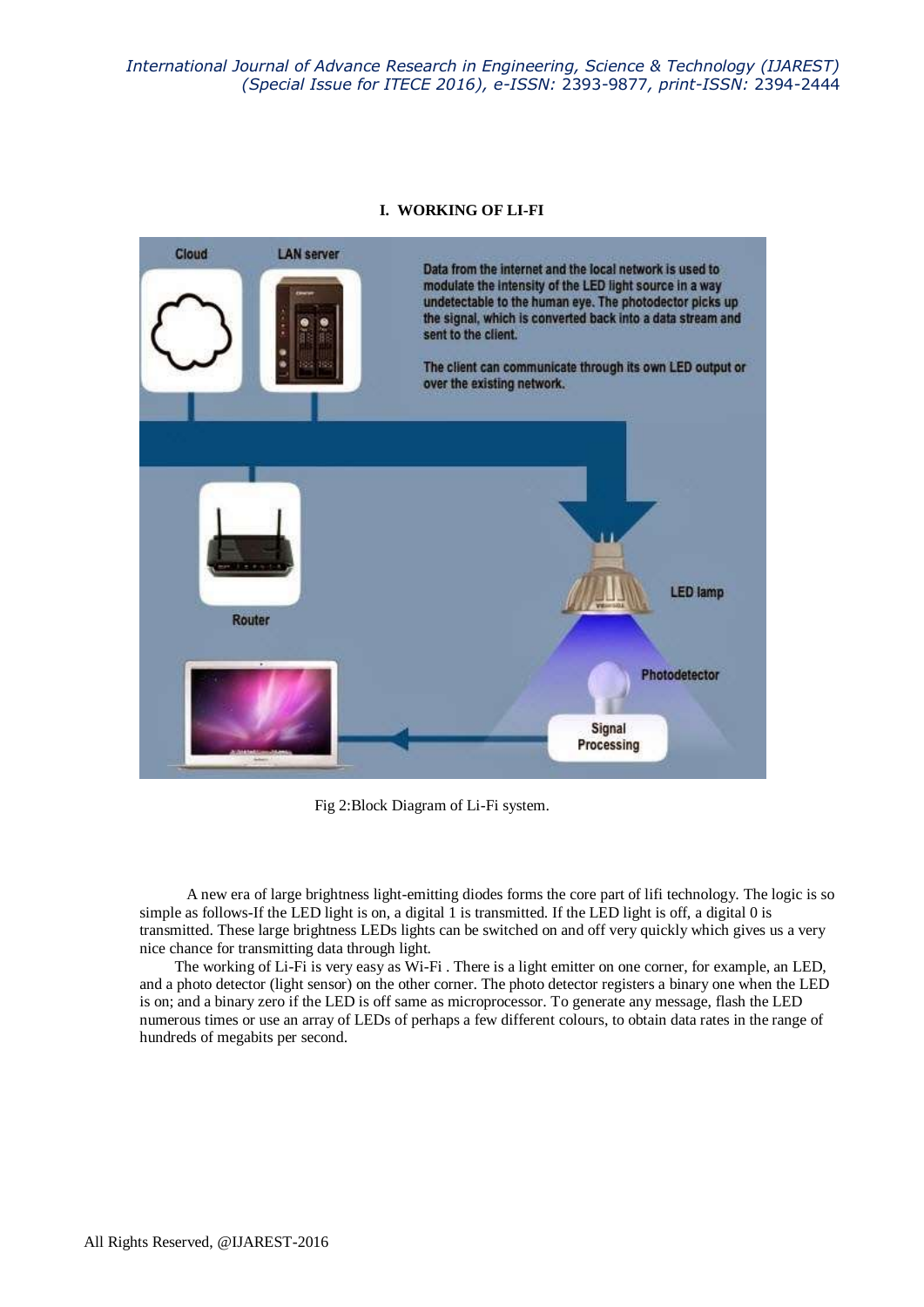*International Journal of Advance Research in Engineering, Science & Technology (IJAREST) (Special Issue for ITECE 2016), e-ISSN:* 2393-9877*, print-ISSN:* 2394-2444



Fig 3:Li-Fi system connecting devices in a room.

#### **II. ADVANTAGES OF LI-FI**

- **Capacity***:* Light itself has 10000 times wider bandwidth than radio waves. Due to which the transfer of data is more effectively possible. So lifi has better capacity*.*
- *Efficiency*: LED lights consume less energy and very efficient. As it uses less energy it is cheap and easy to use.
- **Availability**: As light is present everywhere, Lifi is available everywhere. But for more efficient use of lifi technology LED bulbs must be placed for proper transmission on data for proper transmission on data.
- **Security***:* Light waves cannot penetrate through walls. So they cannot be misused*.*
- **Bandwidth***:* The visible light is unlicensed and free to use and gives a very large bandwidth*.*
- **Data Density***:* Li-Fi can achieve about 1000 times the data density of Wifi because visible light can be well contained in the tight illumination area.
- **Low Cost***:* As it requires very few components the cost of it is comparatively low*.*

## **III. LIMITATION OF LI-FI**

- As lifi technology uses light as transmission medium, so if the receiver is somehow blocked in a way then the signal will immediately will be cut out.
- While data transfer interference from external light sources such as sunlight, normal bulbs, and opaque materials can cause loss of reliability and network.
- As Lifi works in direct line of slight. Slight disturbance can cause to interruption.

## **IV. APPLICATIONS OF LI-FI**

- **Education System**: Lifi is the latest technology that can provide fastest speed internet access. So it can replace the Wifi at Educational Institution and at companies so that they can use the same internet with more fast speed.
- **Underwater Applications***:* Lifi can work underwater where Wifi fails completely, thereby providing open endless opportunities for military operations.
- **Disaster Management**: Lifi can be powerful means of communication in times of earthquakes or hurricanes. Lifi bulbs could provide cheap high speed Web access to every street corner*.*
- **Applications in Sensitive Areas***:* wifi are bad for sensitive areas such as power plants. Lifi can provide much safer connectivity in such sensitive areas. Also Lifi can be used in petroleum or chemical plants where other transmission medium can be hazardous*.*
- **Traffic management***:* In traffic signals Lifi can be used which will communicate withthe Led lights of the car which can help in traffic management. Also LED car lights can alert drivers when other vehicles are too close thus reducing the chances of accidents.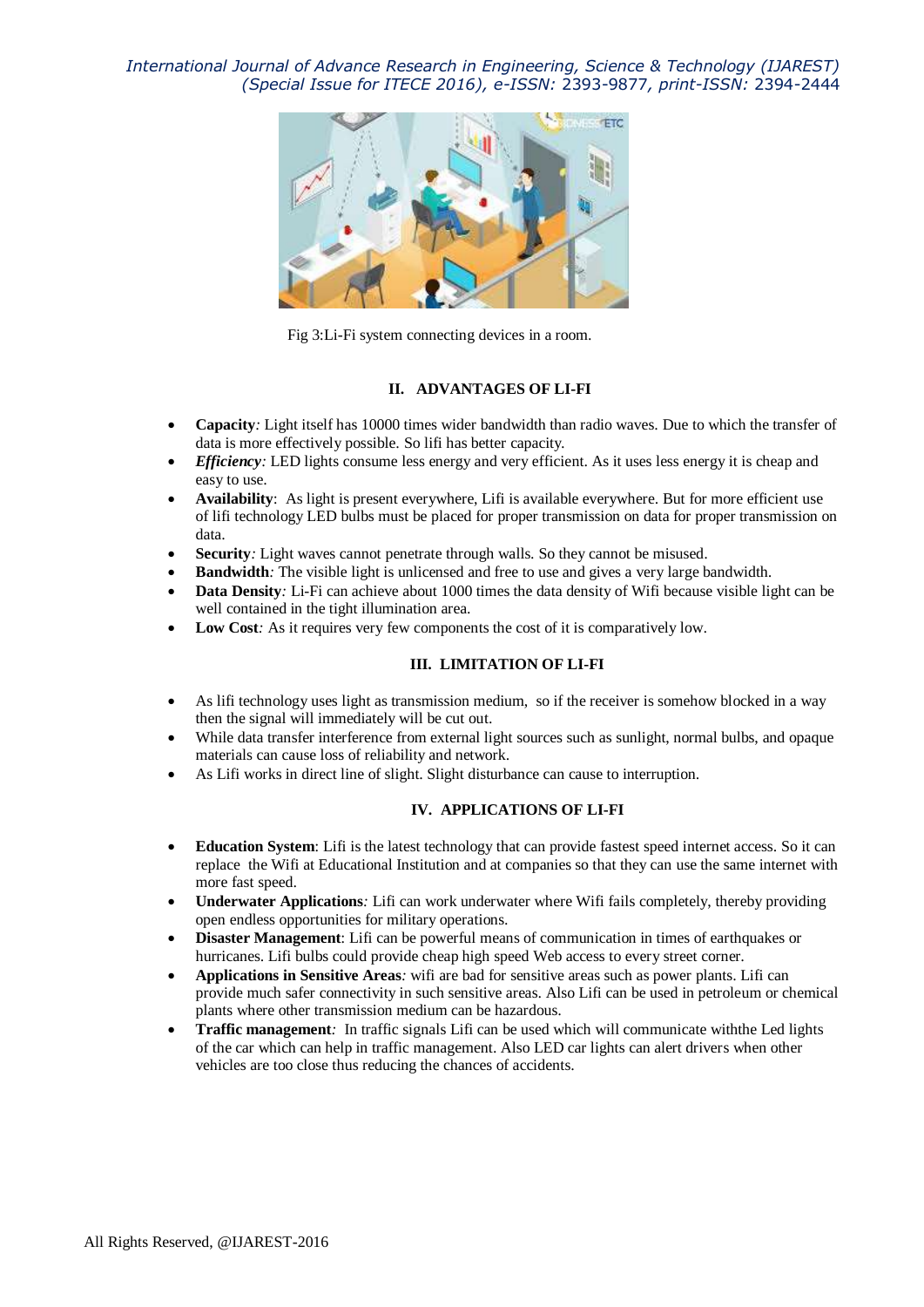# **XI. COMPARISON BETWEEN LI-FI/WI-FI**

| <b>Parameters</b>             | Li-fi  | Wi-fi  |
|-------------------------------|--------|--------|
| Speed                         | High   | High   |
| Range                         | Low    | Medium |
| Data Density                  | High   | Low    |
| Security                      | High   | Mdium  |
| Reliability                   | Medium | Medium |
| Power Available               | High   | Low    |
| <b>Transmit/Receive Power</b> | High   | Medium |
| Ecological Impact             | Low    | Medium |
| Device-to-device Connectivity | High   | High   |
| Obstacle Interference         | High   | Low    |
| <b>Bill of Materials</b>      | High   | Medium |
| Market Meturity               | Low    | Mdium  |

Fig 4: Table of Comparison between Li-Fi / Wi-Fi

## **X. DESIGN OF LI-FI**

Important factors we should consider while designing Li-Fi as following:

- Presence of Light must be line-of-sight.
- Lamp driver where internet connection, switch andLED lamp connected.
- For better performance use LED bulbs.
- A photo detector received data.

## **X. FUTURE SCOPE**

As light is every where and free to use possibities increases to a great extent of the use of Li-Fi technology. If this technology comes to practice each lifi bulb will be used as Wifi hotspot to transmit wireless data. As the lifi technology will be used which will lead to a cleaner,greener,safer and bright future and environment. Lifi is free to use without any license and faster means of data transfer. If it develops more faster people will more and more use this technology instead of wifi.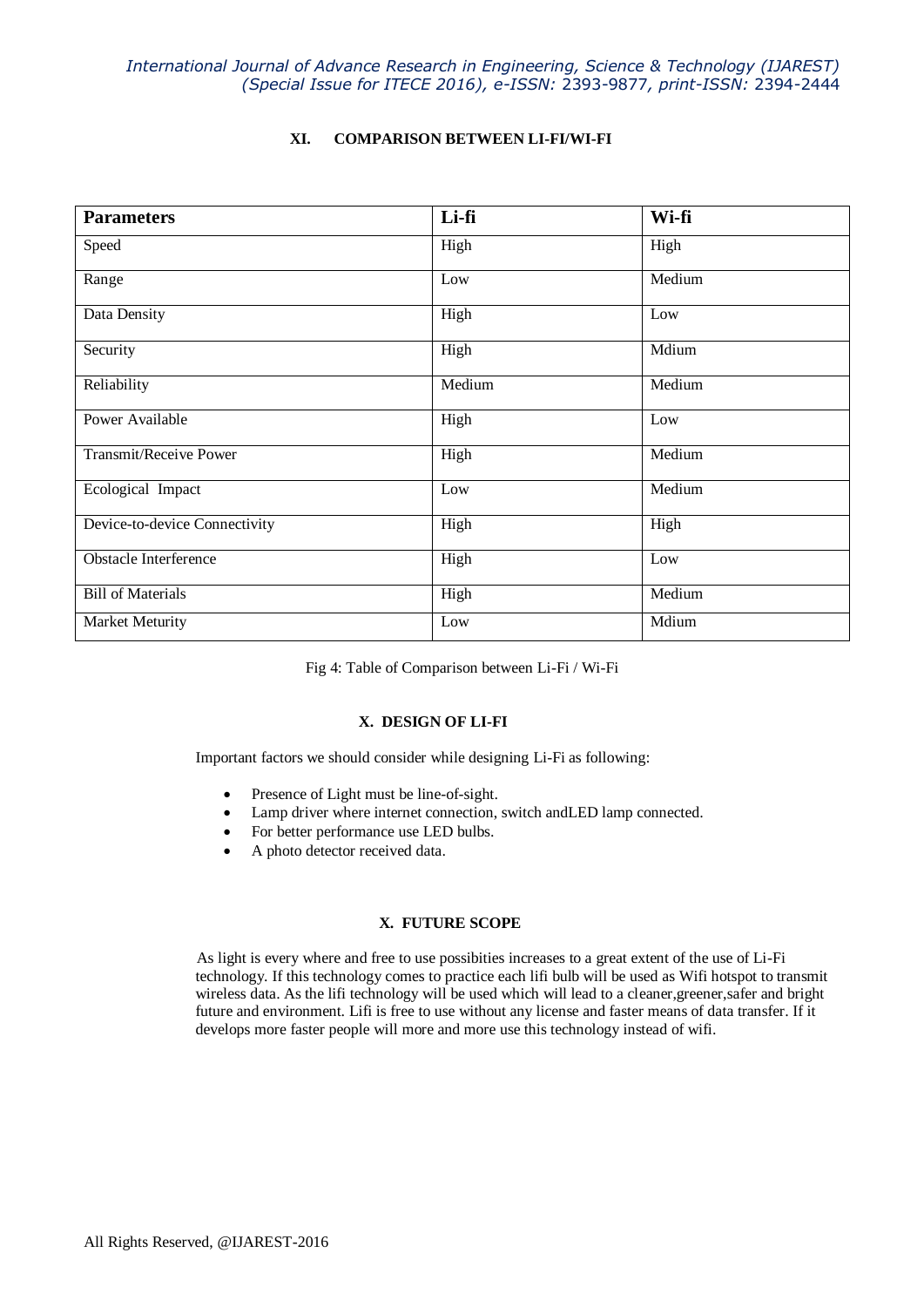## **XII. CONCLUSION**

 With the growing technology and increasing use of the internet services, possibities are very high that use of Lifi technology will be soon in practice. Every bulb will be replaced by Lifi bulbs and might be used like a wifi hotspot for the transmission of data. Lifi technology will grant a cleaner, greener and brighter future and environment. greener and brighter future and environment. greener and brighter future and environment. greener and brighter future and environment.

greener and brighter future and environment compare to Wifi technology. The use of lifi technology gives a very golden opportunity to replace or to give alternative to the radio based wireless technologies. As the number of people and the access of internet is increasing on such a large scale , accessing internet through wifi will soon be insufficient as the usage is increasing but the bandwidth remains the same. Thus the use of Lifi will increase the speed(1 Gbps) of data transfer compare to Wifi and also it is accessible in many banned places ,Lifi provide more Data security compare to Wifi. thus it will be available for all.